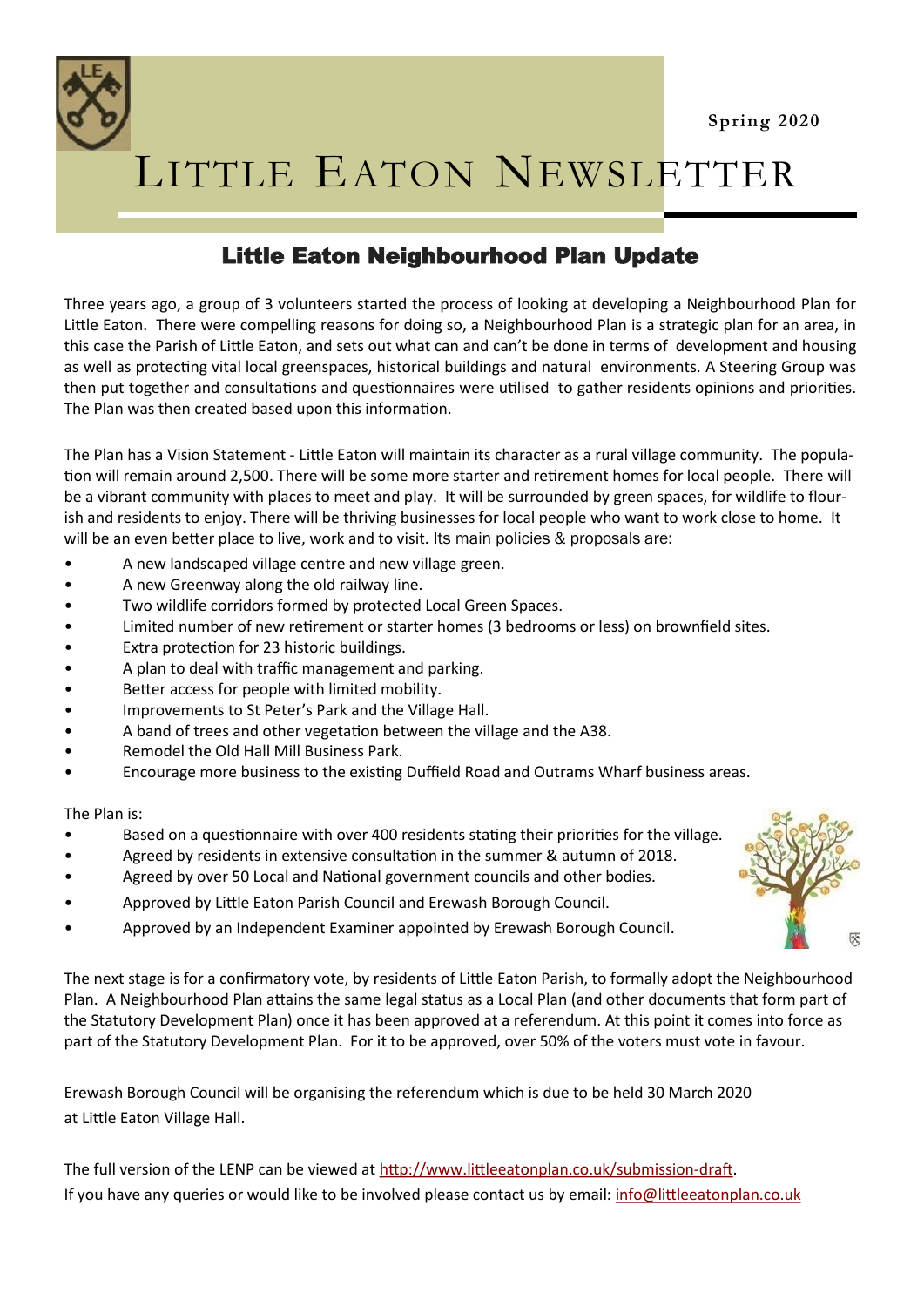

## LITTLE EATON NEWSLETTER

## History Preserved for Future Generations

Some fifteen months ago the Little Eaton Local History Society secured a grant from the Heritage Lottery Fund to catalogue, record and digitize collections of material i.e. documents, postcards, photos, maps and newspaper cuttings held by residents of Little Eaton and which recorded the history of Little Eaton over the past 250 years. A considerable amount of time has been spent sorting through thousands of items and cataloguing them into some sort of order.

The project has now been completed and over 3,500 images are now available to view via the Society's web site - lelhs.org.uk and then clicking on to the "History Index" tab. The collection is in two parts "History Preserved for Future Generations" containing 16 categories and "Special Collections" containing 6 collections.

We hope you will find things of interest about Little Eaton's past. Please do take a look and contact us if you can provide any further information about the images on our web site.

All our contact details can be found on the Society web site.



## Report a Speeding Concern

If you have a concern about speed on your road or in your area, please complete and submit using the the following link [https://www.crestderbyshire.org/about](https://www.crestderbyshire.org/about-us/report-a-speeding-concern/)-us/report-a-speeding-concern/

Little Eaton WI Thank you to everyone who, over the past year, has supported (and organised!) our events, carnival float etc. Also welcome to our new members who have joined us at Little Eaton WI. We had a busy 2019 with talks on Belly Dancing, Biometrics, 1970s Music, a visit from Internationally known Crime Author Stephen Booth, Barn Dancing, entertainment from Eastwood Collieries' Male Voice Choir and other activities including our first year hosting Quiz and Chips. Our Yarnbombing display of knitted poppies was extended this year and once again really well received. Our fundraising over the year raised an amazing £2000, which was split between Friends of the Baby Unit and The Beeches Perinatal Unit (Watch out for our photo in March edition of Derbyshire Life). Much more is planned for this year including interesting speakers, theatre trips, flower arranging, crafts, meals out and Charity events.

We meet at the Village Hall 2<sup>nd</sup> Wednesday of each month at 7:30pm

11<sup>th</sup> March Little Eaton WI Birthday Night

8<sup>th</sup> April Protect Yourself Against Cyber Crime by James Land

13<sup>th</sup> May Annual Meeting and Resolutions WI Book Club (for WI members) meets at

The New Inn at 12:30pm on the following Tuesdays

 $10^{th}$  March,  $7^{th}$  April,  $12^{th}$  May. The book choice for March is Blue Monday by Nicci French.

Keep an eye on the village noticeboards for events, also Little Eaton Women's Institute Facebook page which has all our information and latest news.

Visitors are made most welcome to join us and can become a member at any time through the year.

For information contact; Presidents: Barbara Adams – 01332 832267, Lynne Siddons - 01332 834834

Sue Tulloch - 01332 832510 or Secretary: Jackie Elliott - 01332 831517.

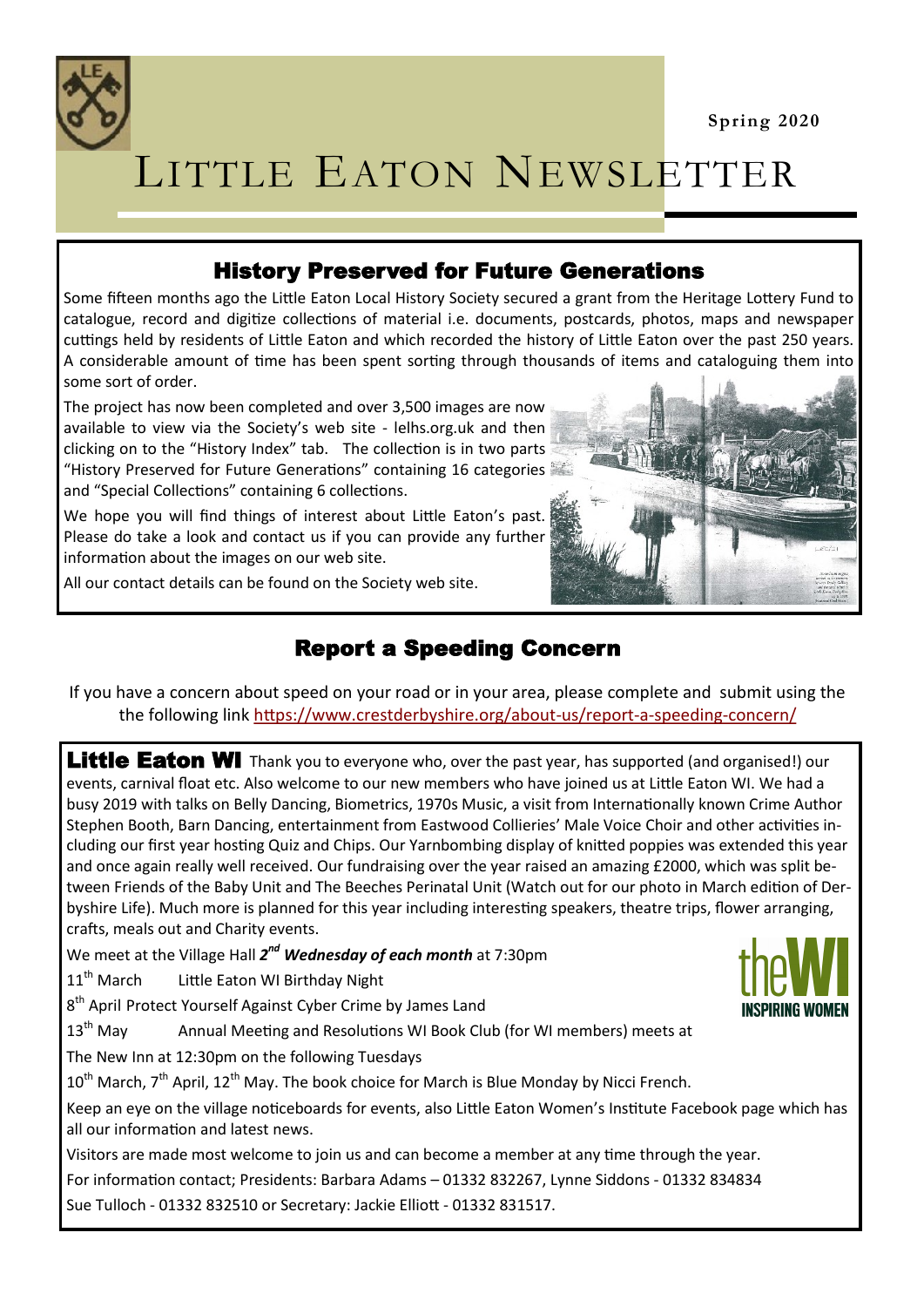



## LITTLE EATON NEWSLETTER

## Friends of Little Eaton Canal



As with all community groups, we try to make time for socialising and had a pre-Christmas get-together at The Queen's Head which gave us the chance to get to know one another outside of work parties. Unfortunately, it was the day of the floods although many supporters battled through flooded roads to join us.

A great effort was made by the Beavers and Cubs to plant wildflower bulbs in the woodland edge in December, accompanied by parents and supporters. It's great to see the wider community – and especially the young – getting involved. We are in the process of applying for small grants from our borough councillors to purchase some native rowan trees to be planted at the north end of the canal. We also have some disease-resistant elms on order through East Midlands Butterfly Conservation, which they are very kindly donating.

Although the gas company have their work to do, for a while it seemed all our work on the meadow and the woodland strip was being undone by the laying of new gas mains pipes. We have raised our concerns with the contractors and have held meetings with the Site Manager who has been responsive to our pleas to restore the area's flora – specifically the wild flowers of the meadow which we manage and monitor and the hundreds of bulbs along the woodland edge. We have negotiated an agreed sum for replanting. Although at the time of writing, Trio who were the contractors for Cadent, are still monitoring the site as final works could not be completed before Christmas due to the site being waterlogged. It has been a positive experience to date to meet with the site manager and he ensured none of their work damaged the area by the mill stone which contains bulbs and orchids. So, we are confident they will help financially with the specific restoration. We are NOT involved with the restoration of any of the remainder of the green verge excluding the meadow.

We continue to attend the A38 National Inspectorate hearings. It was interesting to hear Breadsall Parish Council make detailed comments concerning, for example, the type and location of trees to reduce noise. We have put questions to the Inspector regarding the construction compound at Little Eaton, and have been encouraged by the interest shown by the Environment Agency, City and County Councils regarding the need for an Environmental Management Plan for all preliminary works, which includes the compound at Little Eaton. Nonetheless, during the 5-year construction phase, the A38 upgrade will have a huge effect on the environment at the south end of Little Eaton.

We hope to do some fundraising in the Spring with a plant sale, and we'll also have a Public Meeting to provide an update on the project showing some of the great photos we have taken over the last few years – so put May  $16<sup>th</sup>$ in your diaries! We would love to have your support so look out for more details in the coming months. Finally, you may have noticed the major tree work that has taken place at the north end of the canal area. This looks a bit drastic, but has been done by Derbyshire County Council for safety reasons; we are optimistic that this area will soon re-grow with the opportunity to "under-plant" to increase diversity and encourage insect and bird life.

If you would like to be on our mailing list to know when the work parties are or receive three newsletters annually then we would love to hear from you. Alternatively, we are hoping to raise more funds to help tree management and planting and if you would like to make a donation please get in touch. Contact Susan Stone [stonechristone@aol.com](mailto:stonechristone@aol.com) or Brenda Shore [brendashore@talktalk.net](mailto:brendashore@talktalk.net) Facebook: Friends of Little Eaton Canal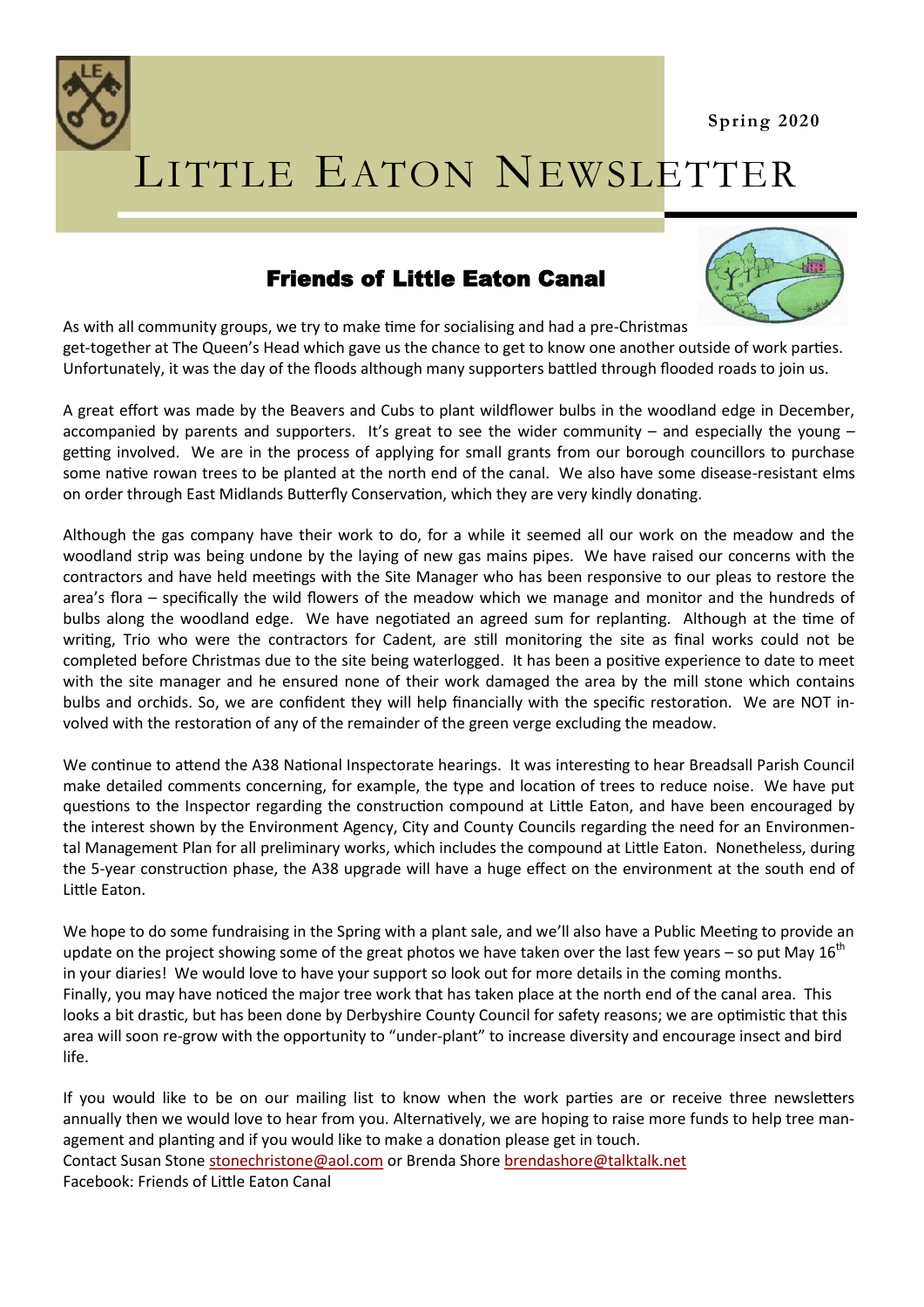

## **Village Hall Directory**

**www.littleeatonparishcouncil.org.uk/little-eaton-village-hall.html Welcome to the Village Hall below is a list** of **activities you can enjoy. Any enquiries you may have should be sent to:**

[bookings@littleeatonvillagehall.com](mailto:bookings@littleeatonvillagehall.com) **or phone the Booking Clerk on 07805 053180 to arrange a viewing of the facilities. Booking forms can be printed directly from the website.** 

**If you are planning a Wedding, Party or event** Contact the Booking Clerk – We are here to help.

Any alterations to this Directory to be made to the Village Hall Committee.

#### **Thomas Bates Hall (Upper hall)**

#### **Monday**

#### **Pilates Class**

9.30am – 10.30am Carmela D'Afflitto 07973 921722

#### **Singing for the Brain**

Monthly: Time 1.30 pm – 3.30 pm Call 01332 208845 for dates Contact: [Derbyshire@alzheimers.org.uk](mailto:Derbyshire@alzheimers.org.uk) Run by the Alzheimer's Society for Derbyshire Dementia Support Group. This group uses singing to bring people with dementia together in a friendly and stimulating way. People with dementia, their friends and carers are also welcome to attend.

**Fast Fitness** 6-6.30pm £2.75 **Fitness Yoga** 6.40-7.30pm £5.50 Contact: Ailsa Waters 07929 610558

#### **Restless Soles**

#### **8.00 pm – 10.00 pm**

Mixed Appalachian Dance Group who dance to Old Time American music. Practices on a Monday night and performing at various events, including folk and morris events, throughout the year. We welcome new dancers and musicians to join us. For further information call Sara (07803137354) or Fiona (07951 910993)

#### **Tuesday**

#### **Baby Sensory**

 $9.00$ am – 2.30pm Baby development class specially designed for babies from birth  $-13$  months. Claire: 07967 485855 [derbyeast@babysensory.co.uk](mailto:derbyeast@babysensory.co.uk)

**Hours available in the Thomas Bates Hall on Tuesday 3.00 – 6.45 pm**

#### **Tai Chi Classes**

7.00pm – 9.00pm Health & Relaxation 7.00pm – 8.00pm Tai Chi Fan 8.00pm - 9.00pm Tai Chi Contact: Carol Gasgoyne: 01332 833883 or 07920 080443

#### **Lower Hall**

#### **Monday**

The Village Pre-School OFSTED No. 206836 Rated 'GOOD' April 2016.

From September 2016 - open all day Monday - Friday Opens 9.00am – 3.30pm on Mondays. See below for other days.

All children welcome from age 2 years, free 15 hours funding for 2, 3 & 4 year olds. For more information call the manager – Sharon Self 07493 925900 Remember to book your place for September onwards. Free Taster Sessions available. Come along and join the fun. thevillagepre-[school@hotmail.co.uk](mailto:thevillagepre-school@hotmail.co.uk)

#### **The Village Pre-School**

9.00am – 12.00 12.00 – 12.30 Lunch Club 12.30 – 3.30

#### **Beaver Scouts**

Boys & Girls aged 6 to 8 years 6.15pm – 7.15pm Contact Sarah Kohrs 01332 841965

#### **Tuesday**

#### **The Village Pre-School**

9.00am – 12.00 12.00 – 12.30 Lunch Club 12.30 – 3.30

#### **Starstruck Music Academy**

5.00pm – 6.00pm Contact Debbie 07971 687910 Website: [www.starstruckmusicacademy.com](http://www.starstruckmusicacademy.com)

**Hatton boxing for fitness -** mixed class all abilities.

Tuesday 7.30 pm - 8.30 pm Contact Alex 07817 337861 or Andy 07817 869277

#### **Bootcamp now started.**

Contact Alex for details 07817 337861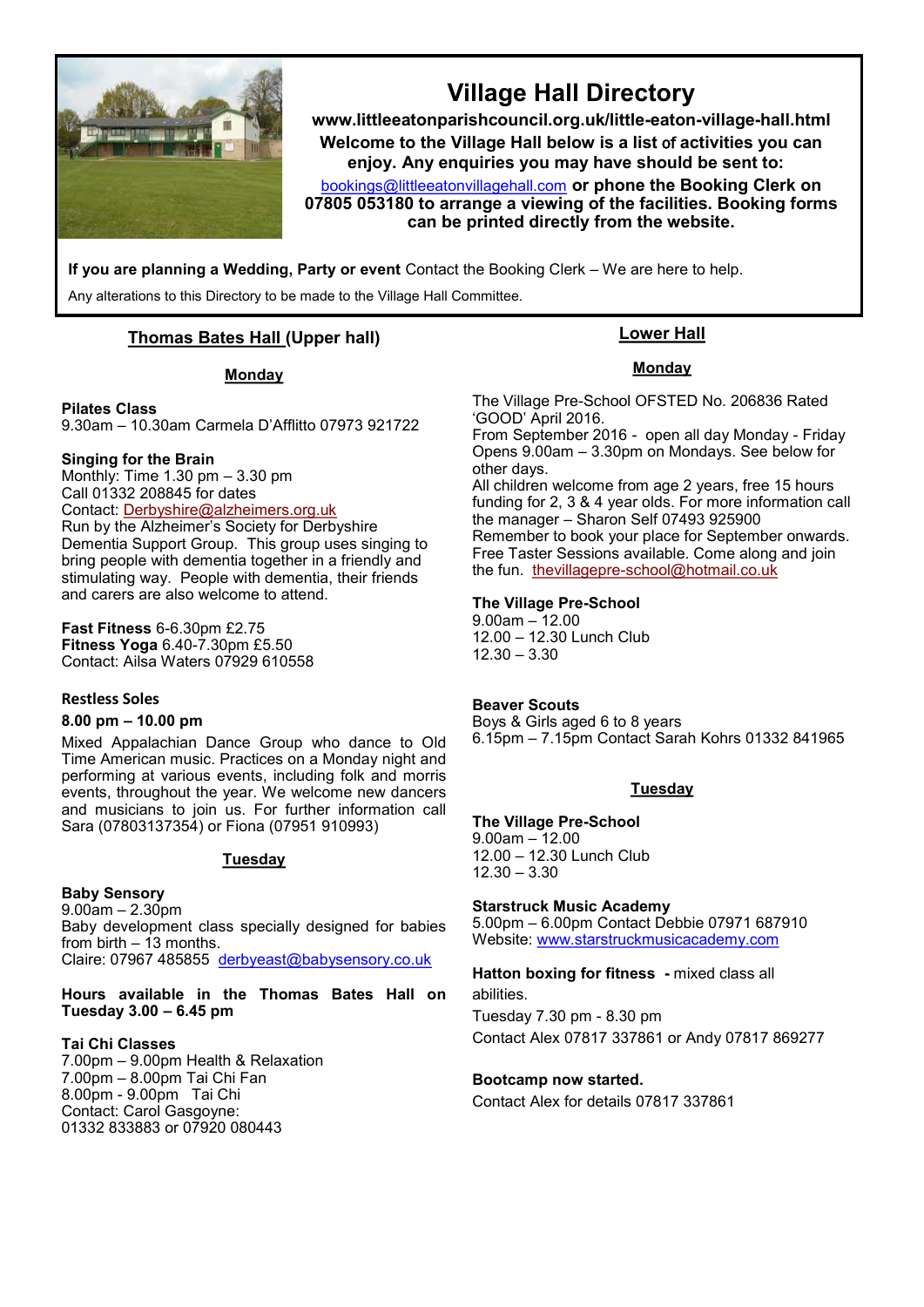#### **Thomas Bates Hall**

#### **Wednesday**

#### **Playball**

Multi-sport programme for children aged 2 – 4 year old 10.00 am – 11.30am Contact: Kyla Masden – 07935 600027 Website [www.derby.playball.com](http://www.derby.playball.com)

#### **Twistin' Tots**

Music classes for under fives 1.30pm – 2.30pm Contact: Lisa Leach – 07988 602570 Email: [lisaj1903@gmail.com](mailto:lisaj1903@gmail.com)

#### **Little Eaton Gardening Club**

Monthly meeting every 1<sup>st</sup> Wednesday 7.00pm – 9.00pm (not during Summer) Contact: Moira Hutchinson – 01332 831966

#### **Little Eaton Women's Institute**

Ladies meet on the second Wednesday of each Month except August 7.30 pm. Contact details: Jackie Elliott – Secretary 01332 831517

#### **Little Eaton Parish Council**

Monthly meeting normally every  $4<sup>th</sup>$  Wednesday 7.30pm – 9.30pm Clerk to the Parish Council, Laura Storey 07941 052009 e-mail: [clerk@littleeatonparishcouncil.co.uk](mailto:clerk@littleeatonparishcouncil.co.uk)

#### **Thursday**

**Little Eaton Women's Institute Keep Fit Class** 10.00am – 11.00am Contact: Sue Tulloch – 01332 832510

#### **Hours available 12.30 pm – 5.30 pm**

Triple Challenge 6-6.45pm £5.50 Contact: Ailsa Waters – 07929 610558

**Zumba** 7.15 pm – 8.15 pm. Fun filled workout using Latin based fitness rhythms with easy to following routines. Beginners always welcome. Contact details: Cathy – 07963 738137 or email [Cathy.74@outlook.com.](mailto:Cathy.74@outlook.com)

#### **Friday**

**Playball** Multi-sport programme for children aged 2 – 4 year old 9.30am – 11.00 am Contact: Kyla Masden – 07935 600027 Website [www.derby.playball.com](http://www.derby.playball.com)

**Three Bears Cookery Club** 1.00 pm – 3.00 pm Details contact: Ruth Chubb 07973193362 [www.threebearscookeryclub.com.](http://www.threebearscookeryclub.com)

**Youth Café** 4.00 ypm – 6.00pm during term time Get fed, play games, join in varied activities and have fun. Volunteers always welcome.

Contact: Justine Reid – [Justineareid@aol.com](mailto:Justineareid@aol.com)

#### **Lower Hall**

#### **Wednesday**

#### **The Village Pre-School**

9.00am – 12.00 12.00 – 12.30 Lunch Club 12.30 – 3.30

## **National Childbirth Trust**

5.45pm – 7.45pm Contact Rebecca Cumming 01332 842036 or 07850 342866 e-mail: [dropins@nct.org.uk](mailto:dropins@nct.org.uk)

#### **Thursday**

#### **The Village Pre-School**

9.00am – 12.00 12.00 – 12.30 Lunch Club 12.30 – 3.30

#### **Pilates Class**

6.45pm – 9.00pm Contact: Louise Oliver – 01332 603408 e-mail: info@highfield-clinic.co.uk

#### **Friday**

#### **The Village Pre-School**

9.00am – 12.00 12.00 – 12.30 Lunch Club 12.30 – 3.30

### Little Eaton Park

Please note the toilets on the park have been closed temporarily due to vandalism

### **This Newsletter is kindly Sponsored by:-**

### 20**Ten** Garage Services

Simon Hunt Unit 7, Duffield Road Industrial Estate Little Eaton Derby DE21 5EG. Telephone: 01332 833878 [mail@20tenracing.co.uk/](mailto:mail@20tenracing.co.uk)[www.20tenracing.co.uk](http://www.20tenracing.co.uk/)

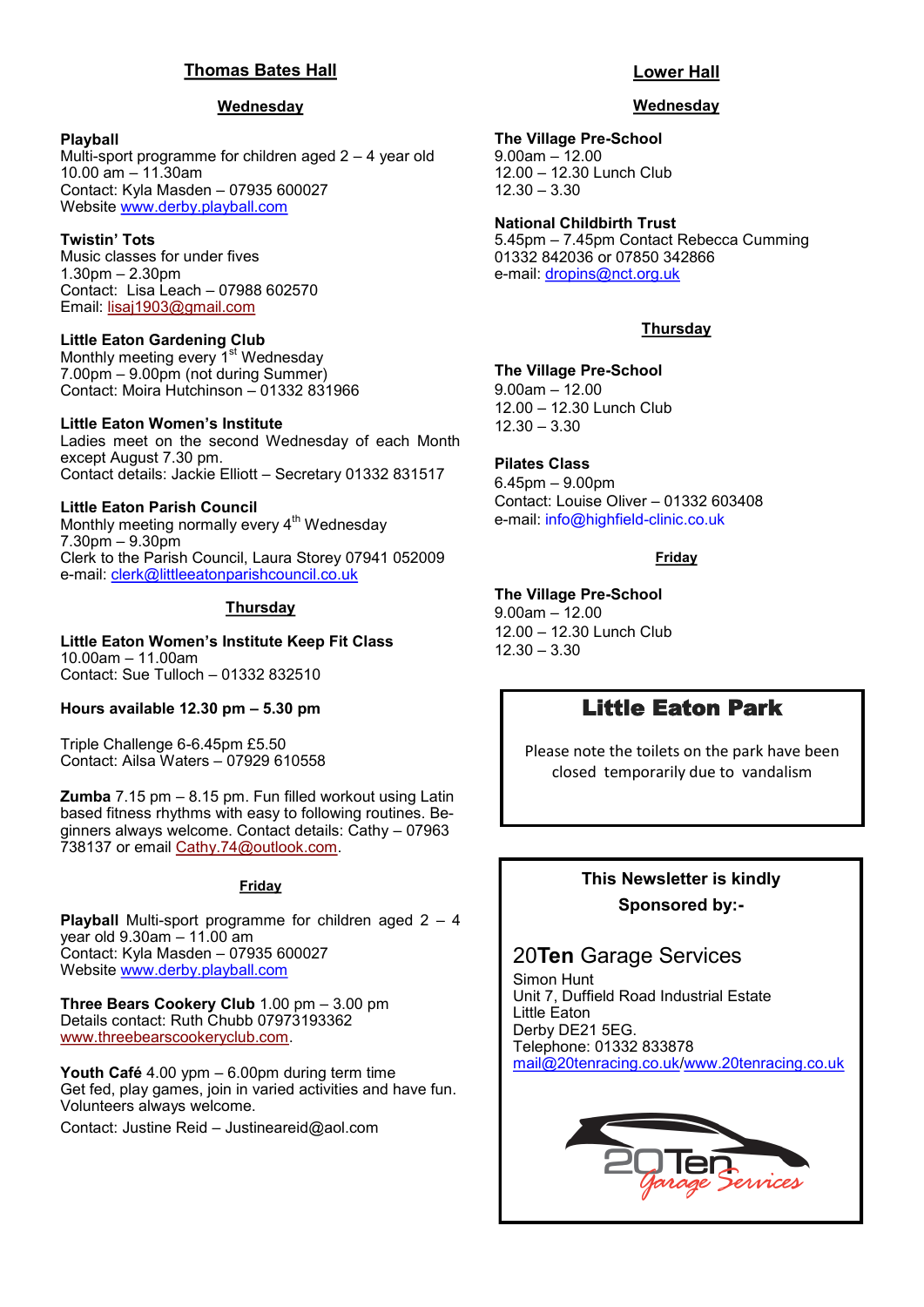#### **Thomas Bates Hall**

#### **Friday**

**Sound Bath** 3<sup>rd</sup> Friday of the Month Doors open 7.15pm Class starts 7.30 pm – 9.30 pm Cost: Per person £15 - Couples £25 including refreshments. Wear Comfortable Warm Clothing, bring Pillow, Blanket, Duvet, Yoga Mat so you can be warm and cosy. Performed by: Teresa Scarlett - 07866253059

Contact: wwwcelticdrumreiki.com or email: [celticdrumreiki@hotmail.com](mailto:celticdrumreiki@hotmail.com)

#### **Saturday**

#### **Little Eaton Dance School**

Fun dance classes, ballet, tap, modern jazz and acrobatic dance. – Children from 2 years old. 9.00am – 2.00pm Contact: Julie Law (IDTA, ABt, AMJ)

01332 835392 or 0734 2973166

#### **Sunday**

#### **Adult Yoga**

10.30am – 12.30pm For dates contact: Fiona Ainsworth – 07957 887280 e-mail: Fiyoga22@btinternet.com

#### **Framework Drum Circle**

6.30pm – 8.30pm Drumming is good for your health. Contact: Taryn Shrigley-Wightman – 01332 832922 For dates contact taryn@framework-circle.co.uk

## Little Eaton Playschool

A working party will soon be giving our garden, mud kitchen and sensory area a spruce up for Spring. Any green figured volunteers who'd like to join us would be very welcome, send us an email to [littleeatonplayschool@gmail.com.](mailto:littleeatonplayschool@gmail.com)

Then hopefully everything will be blooming for our Spring Fair in May - check the village noticeboards nearer the time for details.

Families who'd like to come and have a look around are always welcome whenever we're open. We have sessions available now and are taking names for September 2020.

It can seem a big leap to think about Playschool when you've got a 1 year old, but children can start as soon as they turn 2 - for as little

as a two and a half hour session. So speak to us if you're thinking of using us in the future. Our manager is Tracy 07887 990783



#### **Other Organisations frequently using the facilities**

#### **Little Eaton Diamonds Junior Football Club**

Football for various age groups from under 7 to under 16. Chairman: Stephen Rowlinson Tel: [07747 486478](tel:07747486478) Email: [stephen\\_rowlinson@yahoo.co.uk](mailto:stephen_rowlinson@yahoo.co.uk) Website: www.ledfc.co.uk

#### **Little Eaton Senior Football Club**

Football for over  $16s - 1<sup>st</sup>$  Team, Reserves and U18. Chairman: Ben Pick Tel: [07841 398049](tel:07841398049) Email: [benjamindpick@gmail.com](mailto:benjamindpick@gmail.com) Website: www.pitchero.com/clubs/littleeatonfc

#### **Premier Sport**

Activities in the Village Hall for children during School Holidays

#### **Little Eaton Produce Show**

55th Annual Village Produce Show Saturday 12<sup>th</sup> September 2020 Chairperson: John Easter 01332 880829 Secretary: Ness Reed 07974 101024 Treasurer: James Reid 07801 730598 [leproduceshow@gmail.com](mailto:leproduceshow@gmail.com)

#### **Little Eaton Carnival**

Carnival Day – **4th July 2020** Contact: Chairman – Steve Mann e-mail: chairman@littleeatoncarnival.com Vice-Chairman – Dave Howard e-mail: [vicechairman@littleeatoncarnival.com](mailto:vicechairman@littleeatoncarnival.com) [www.littleeatoncarnival.com 0](http://www.littleeatoncarnival.com)7866 265804

#### **Little Eaton Players**

Amateur dramatic group staging several events a year. Contact: Chairman – Steve Baines – 07970 969874 Secretary: - Rachel Holmes – 07966 767952 e-mail: littleeatonplayers@hotmail.co.uk

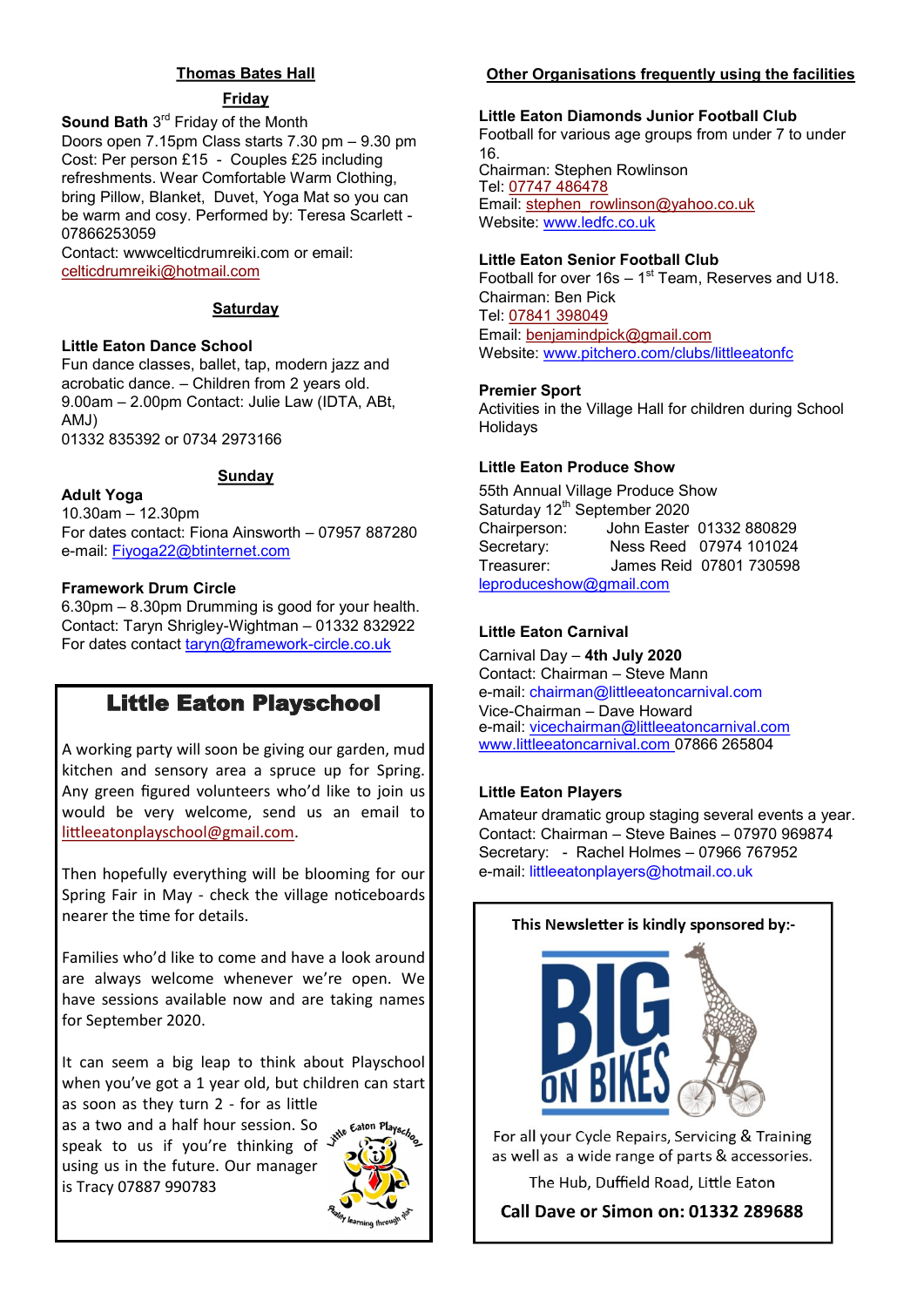

# LITTLE EATON NEWSLETTER

## Little Eaton Carnival



With 2020 being Little Eaton Carnival's 95th year - we've a series of events being planned to mark this significant milestone. We're calling them our "Countdown to Carnival" and they'll take place [from the 31 March](x-apple-data-detectors://3) onwards.

Keep an eye on social media and village noticeboards for details. There's plans afoot for lots of special and family events from a barrow race to cream teas . You may have seen on facebook a Carnival Cake Off Cook Book featuring favourite recipes from the village. We know sharing often closely guarded and cherished recipes is a big ask - but we'd love to hear from you if you have a terrific tray bake or fantastic fruit loaf or brilliant banana bread recipe you'd be happy contribute. Email [cakeoff@littleeatoncarnival.com](mailto:cakeoff@littleeatoncarnival.com) by [31.3.20](x-apple-data-detectors://6)

We're thrilled so many local organisations have decided to get involved with Countdown to Carnival and if there's anymore fancy joining our celebrations, please email [havefun@littleeatoncarnival.com](mailto:havefun@littleeatoncarnival.com) asap. As always we're after volunteers to support these various events - so perhaps if you're unable to give time during Carnival Week itself - this could be your opportunity to give us a couple of hours of your time. We are blessed with a fantastic band of volunteers and following our AGM we've new people taking over key roles, welcoming a new treasurer and stalls co-ordinator for example - being supported in their first year in the role by their predecessors - who we whole-heartedly thank for their devotion.

One role we still need to fill is a newly created one - You'd be our Quarter Master or Mistress - overseeing the kit we need for each carnival week event arrives in the right place at the right time, is put up properly and then returned to the carnival stores. We're talking gazebos, the odd BBQ, tables and chairs. Don't worry they'll be a team of volunteers to help with the psychical side - but we need you to oversee what equipment we need where and when and that all our kit is accounted for. Drop our Chair, Steve an email if you'd like to have a chat before making a commitment: [havefun@litteeatoncarnival.com](mailto:havefun@litteeatoncarnival.com) Everyone is welcome at our meetings which are [25th February](x-apple-data-detectors://9) - 8pm - The New Inn [24th March](x-apple-data-detectors://10) - 8pm - The Queens Head [21st April](x-apple-data-detectors://11) - 8pm - The Bell and Harp Just to make sure they're in your diary - Carnival Week 2020 runs [from Sunday 28th June](x-apple-data-detectors://12) to Carnival Day [on Saturday 4th July.](x-apple-data-detectors://13)



## Little Eaton Crown Green Bowls Club

We are preparing for the opening of our 2020 season with the commencement of the league season in early April. The green is now looking in excellent condition thanks to the investment made last autumn and the great work of our volunteer members. Hopefully this will be much more enjoyable to play on this year. We continue to attract new members but are really keen for people of all ages and abilities from Little Eaton to get involved. So if you are interested contact us and we will be happy to arrange free taster sessions. No equipment is needed for these. Follow us on Facebook as we plan to hold some open sessions particularly aimed at families this year.

We are currently planning the introduction of floodlights to further enhance our facilities. We would welcome any local businesses who might be interested in sponsoring this or the club generally. You will find this mutually beneficial. We are planning to reintroduce the Junior Bowls competition as part of the 2020 Carnival programme. This is scheduled for the Friday evening of Carnival week. So if you have any budding young players who would like to have a go please contact us. We have appropriate sized bowls and will be happy to give some free coaching.

**Follow us on Facebook for up to date news and results Contact** either Shirley Moody on 07760452663 or Allan Barber on 07709061861 for sponsorship or membership enquiries.